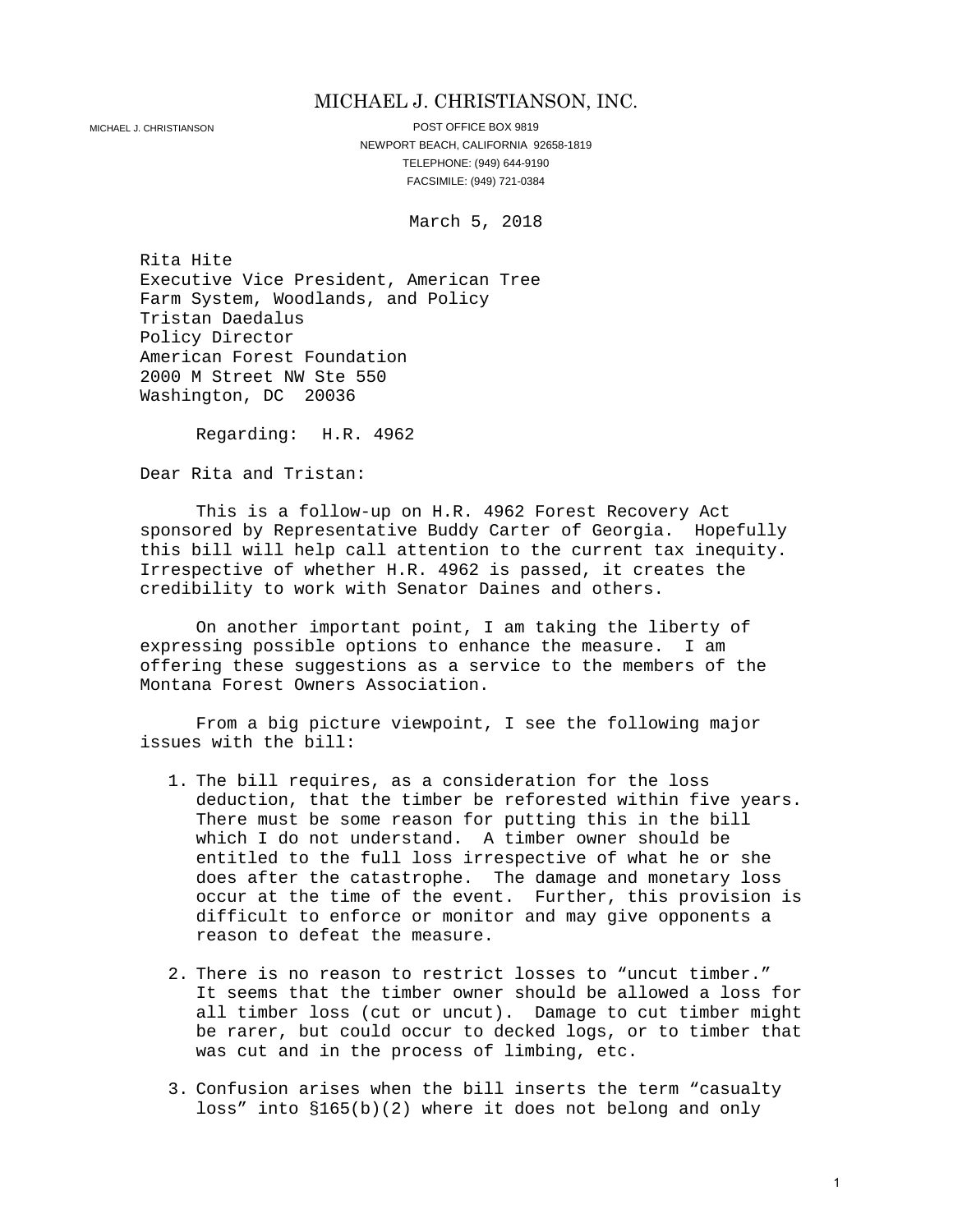causes confusion. The words "casualty loss" should be removed, at a minimum, from page 2, line 5, of the bill.

- 4. I do not understand the proposed revision to §165(h)(5)(A). What is its purpose? What is the situation where it would apply? If I do not understand this provision after repeated attempts, might others reach the same conclusion?
- 5. The proposed changes do not refer to the taxpayer's basis in computing the loss. As proposed, the law could create a conflict between  $$165(b)(1)$  and  $$165(b)(2)$ . Section 165(b)(1) says the loss cannot exceed the basis but §165(b)(2) says the loss cannot be less than the difference in the fair market value before the loss and the salvage value. Both cannot be true. Further, there is no reference made to the resulting basis of the property after a loss is claimed. Does the original basis remain the same after the loss, or it is reduced or increased?
- 6. The fair market value before the loss should be further defined. The taxpayer has lost the opportunity to sell his or her timber at a good time of the year. Computing the fair market value at the exact time of the loss would be punitive.

There is an easier way to amend the law. Since the desired change only impacts timber owners, the entire law could be in a new section added to the Internal Revenue Code.

The following addition to Internal Revenue Code §165 may accomplish our goals:

"(n) Timber Losses

Notwithstanding any other provision of the Code, any deduction under subsection  $(c)(1)$  or under subsection (c)(2) for catastrophic losses to timber shall be allowed in an amount equal to the difference in fair market value of the timber (including pre-merchantable timber) immediately before and immediately after the catastrophic loss, without regard to any tax basis in the timber. The fair market value immediately before the catastrophic loss is defined as "the regional market value averaged across the prior 24 months." Any loss taken under this subsection (n) shall reduce the tax basis in the timber but shall not reduce the tax basis to less than zero, even if the taken-losses exceed the original tax basis. For this purpose, a catastrophic loss shall be limited to loss from fire, wind storms, ice storms, floods, earthquakes, and theft."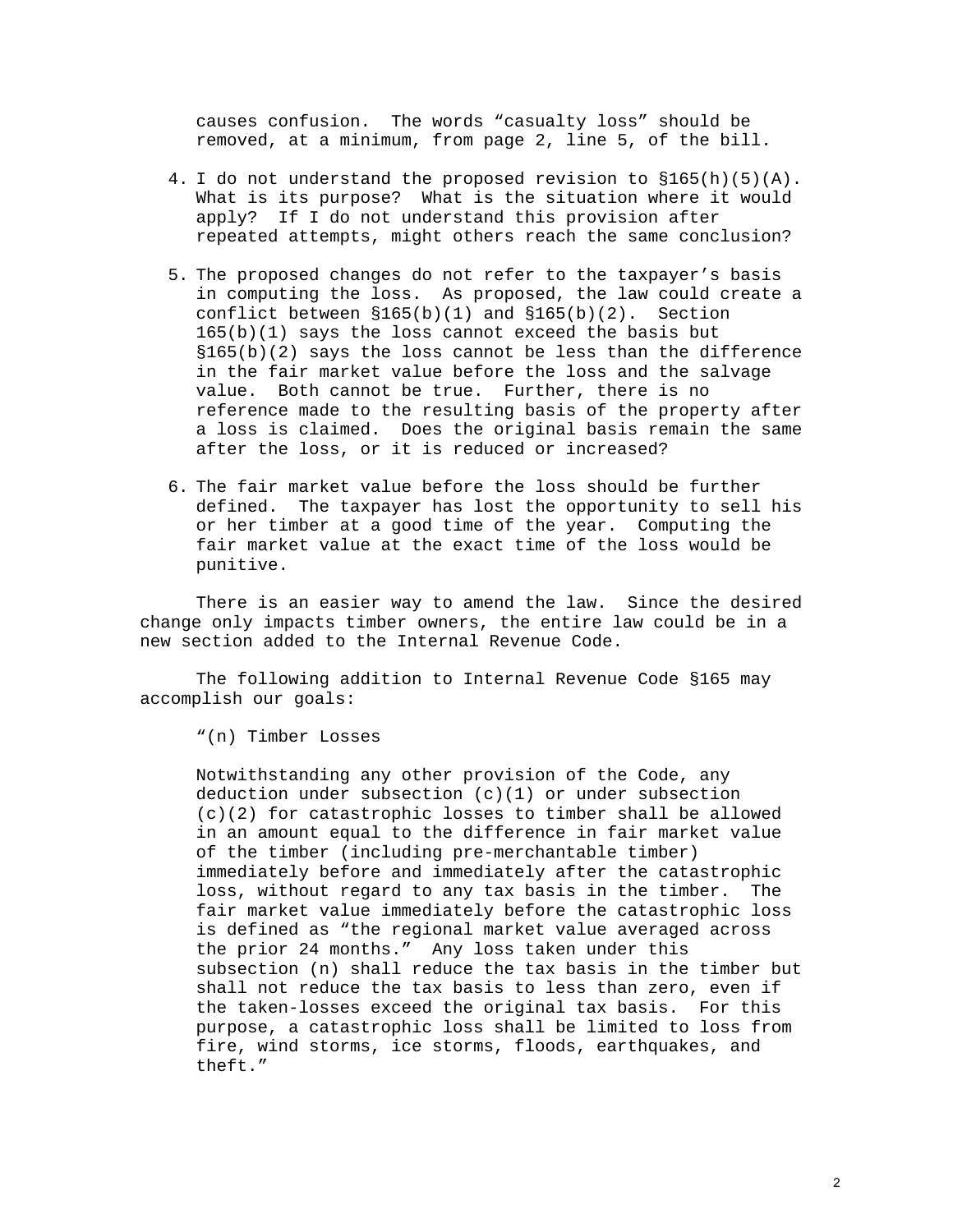For easy reference, I have attached H.R. 4962 as Exhibit A, and §165 redlined per H.R. 4962 as Exhibit B.

I hope you take this letter seriously, and that you provide this letter to your experts who are dealing with this issue. These recommendations merit that level of consideration.

Thank you for all your efforts on behalf of non-industrial private forest landowners.

sincerely yours,<br>Mike Chistins -

Michael J. Christianson

Exhibits:

- A H.R. 4962 Forest Recovery Act<br>B Internal Revenue Code \$165 ree
- B Internal Revenue Code §165 redlined per H.R. 4962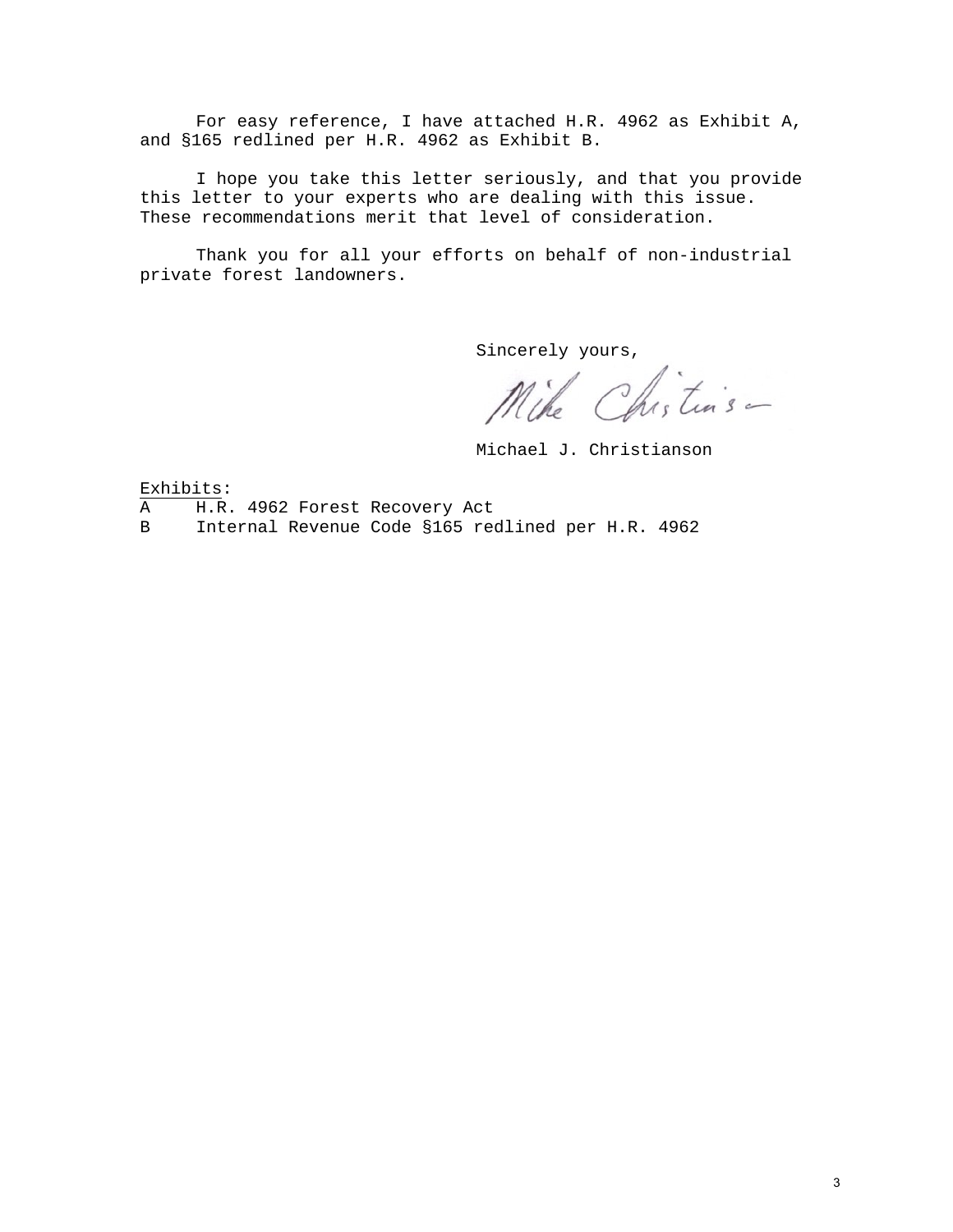.....................................................................

(Original Signature of Member)

115TH CONGRESS<br>2D SESSION



TH CONGRESS<br>
2D SESSION<br>
To amend the Internal Revenue Code of 1986 to provide a special rule for certain casualty losses of uncut timber.

## IN THE HOUSE OF REPRESENTATIVES

Mr. CARTER of Georgia introduced the following bill; which was referred to the Committee on

# **A BILL**

To amend the Internal Revenue Code of 1986 to provide a special rule for certain casualty losses of uncut timber.

1 *Be it enacted by the Senate and House of Representa-*

2 *tives of the United States of America in Congress assembled,* 

## 3 **SECTION 1. SHORT TITLE.**

4 This Act may be cited as the ''Timber Recovery Act''.

## 5 **SEC. 2. CASUALTY LOSSES OF UNCUT TIMBER.**

6 (a) IN GENERAL.—Section 165(b) of the Internal 7 Revenue Code of 1986 is amended—

8 (1) by striking ''For purposes of subsection 9 (a)'' and inserting the following: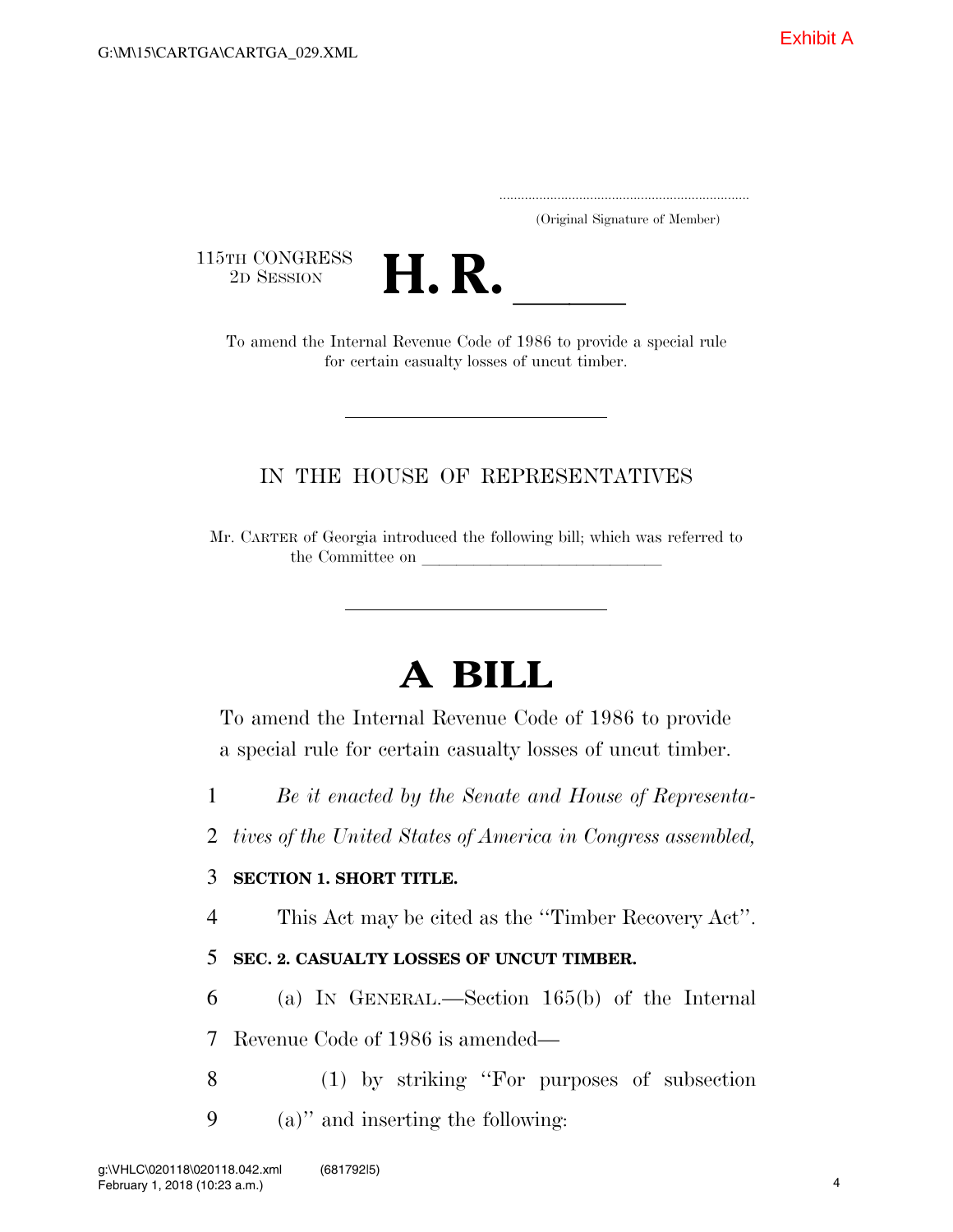2

| $\mathbf{1}$   | "(1) IN GENERAL.—For purposes of subsection        |
|----------------|----------------------------------------------------|
| $\overline{2}$ | $(a)$ ", and                                       |
| 3              | $(2)$ by adding at the end the following new       |
| $\overline{4}$ | paragraph:                                         |
| 5              | "(2) SPECIAL RULE FOR CASUALTY LOSS OF             |
| 6              | UNCUT TIMBER.-                                     |
| $\overline{7}$ | "(A) IN GENERAL.—In the case of the loss           |
| 8              | of any uncut timber from fire, storm, or other     |
| 9              | casualty, or from theft, the basis for deter-      |
| 10             | mining the amount of the deduction for such        |
| 11             | loss (as otherwise determined under paragraph      |
| 12             | $(1)$ ) shall not be less than the excess of       |
| 13             | "(i) the fair market value of such                 |
| 14             | uncut timber determined immediately be-            |
| 15             | fore such loss was sustained, over                 |
| 16             | "(ii) the salvage value of such timber.            |
| 17             | "(B) EXCLUSION OF TIMBER NOT HELD                  |
| 18             | FOR SALE.—Subparagraph (A) shall not apply         |
| 19             | to any timber unless such timber is held for the   |
| 20             | purpose of being cut and sold.                     |
| 21             | $\lq\lq (C)$ INCLUSION OF PRE-MERCHANTABLE         |
| 22             | TIMBER.—For purposes of this paragraph, the        |
| 23             | term 'uncut timber' shall not fail to include pre- |
| 24             | merchantable timber.                               |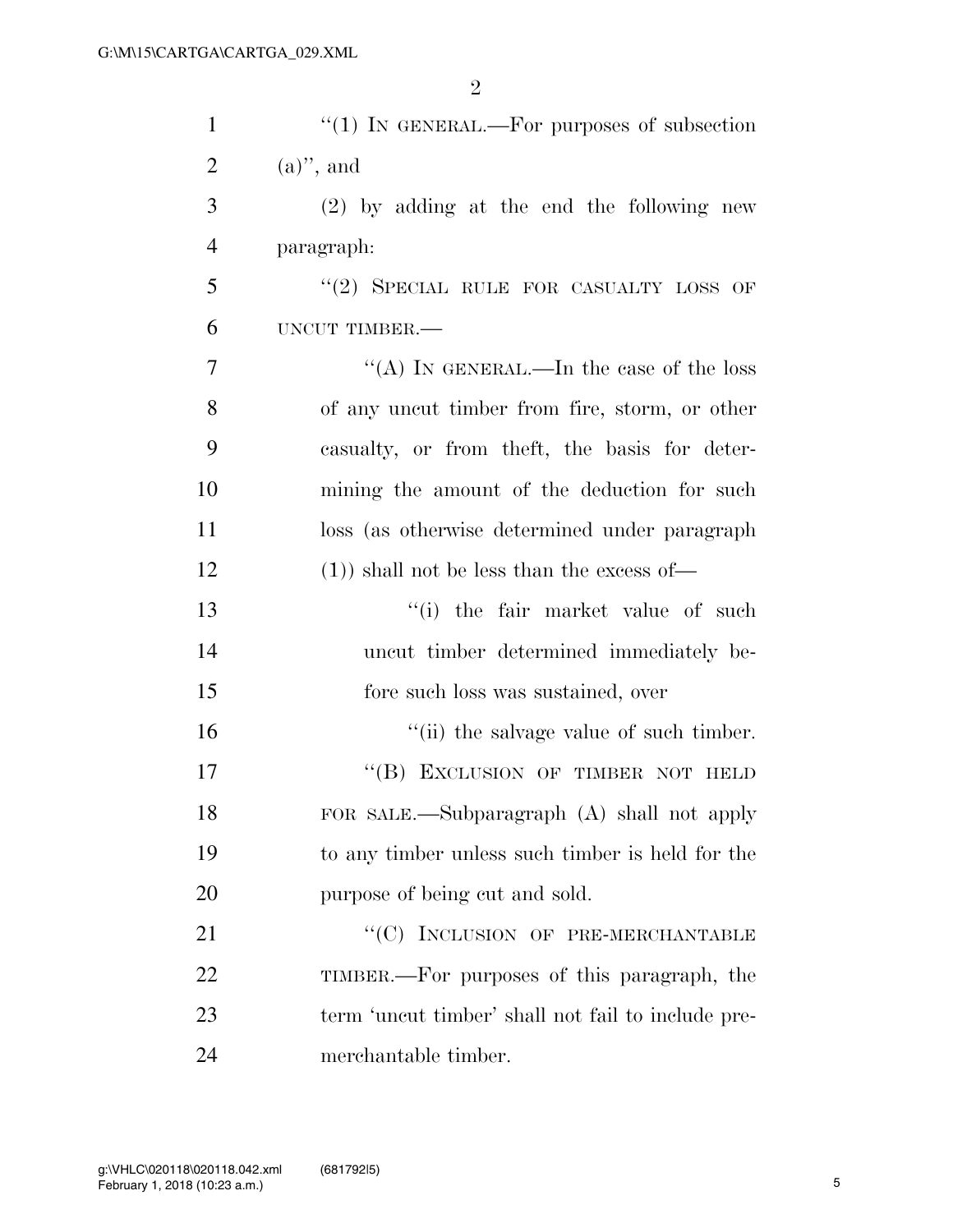$``(D)$  REFORESTATION REQUIREMENT. Subparagraph (A) shall not apply unless the uncut timber subject to the loss is reforested (with hardwoods, softwoods, or any combination thereof) by planting, seeding, or appropriate site preparation, not later than the close of the 5-year period beginning on the date of such loss.''.

 (b) EXCEPTION TO REPEAL OF PERSONAL CASUALTY 10 LOSSES.—Section  $165(h)(5)(A)$  is amended by inserting ''or a loss of uncut timber (within the meaning of sub-12 section (b)(2)) to which subsection (b)(2)(A) applies" after ''Federally declared disaster (as defined in sub-14 section  $(i)(5)$ ".

 (c) EFFECTIVE DATE.—The amendments made by this section shall apply to taxable years beginning after the date of the enactment of this Act.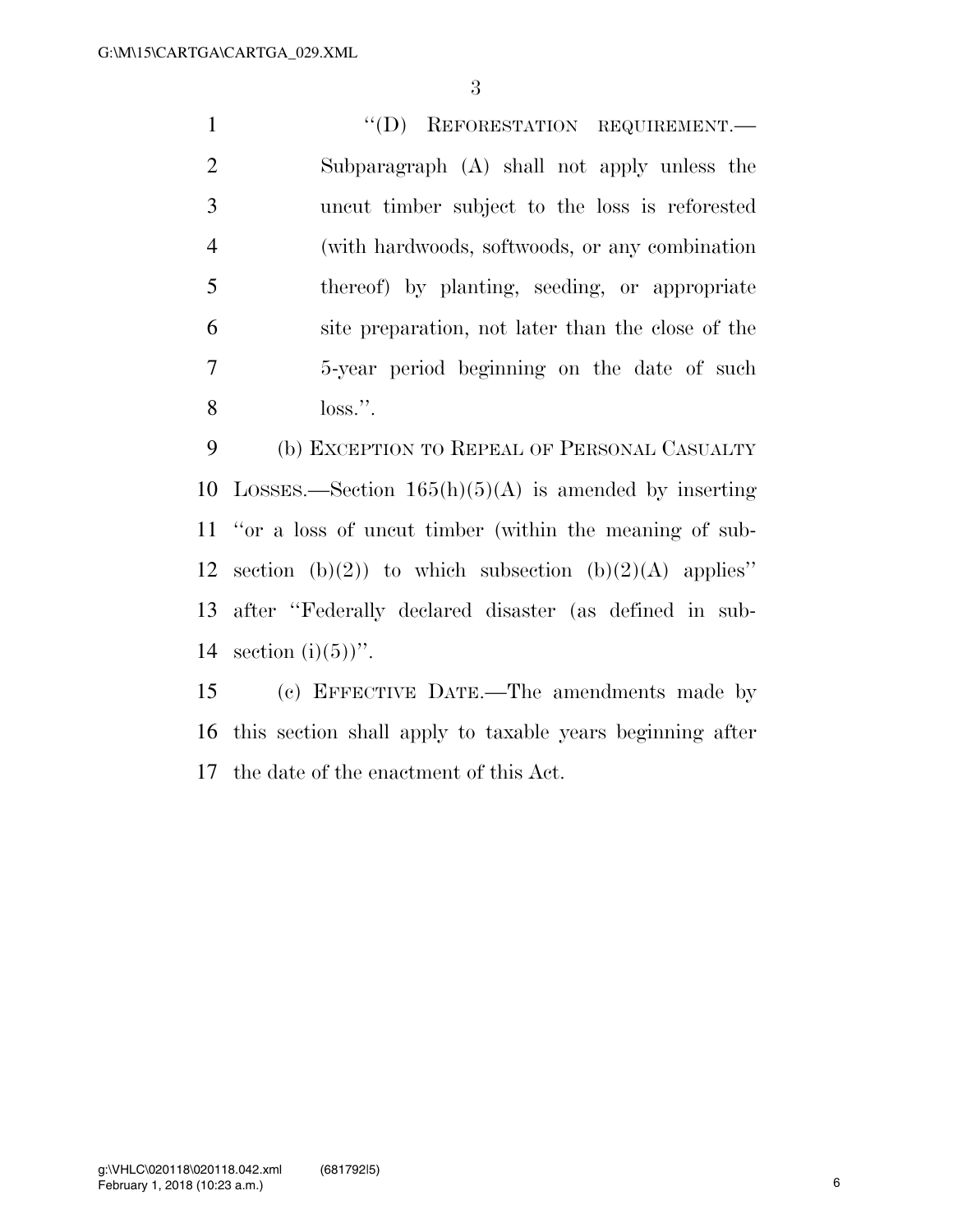Checkpoint Contents Federal Library Federal Source Materials Code, Regulations, Committee Reports & Tax Treaties Internal Revenue Code Current Code Subtitle A Income Taxes §§1-1563 Chapter 1 NORMAL TAXES AND SURTAXES §§1-1400U-3 Subchapter B Computation of Taxable Income §§61-291 Part VI ITEMIZED DEDUCTIONS FOR INDIVIDUALS AND CORPORATIONS §§161-199A [§165 Losses.](https://checkpoint.riag.com/app/find?begParm=y&appVer=17.12&dbName=TCODE&linkType=docloc&locId=165&ods=CODE&permaId=i8ec63cd619d711dcb1a9c7f8ee2eaa77&permaType=doc&tagName=SEC&endParm=y) 

## Internal Revenue Code

## § 165 Losses.

## (a) General rule.

There shall be allowed as a deduction any loss sustained during the taxable year and not compensated for by insurance or otherwise.

## (b) Amount of deduction.

For purposes of [subsection \(a\)](https://checkpoint.riag.com/app/find?begParm=y&app.version=17.12&dbName=TCODE&linkType=docloc&locId=165%28a%29&permaId=i8ec63cd619d711dcb1a9c7f8ee2eaa77&tagName=SBSEC&endParm=y) **(1) IN GENERAL. – for purposes of subsection (a)**, the basis for determining the amount of the deduction for any loss shall be the adjusted basis provided in [section](https://checkpoint.riag.com/app/find?begParm=y&app.version=17.12&dbName=TCODE&linkType=docloc&locId=1011&permaId=ied5c9d4e19d711dcb1a9c7f8ee2eaa77&tagName=SEC&endParm=y)  [1011 f](https://checkpoint.riag.com/app/find?begParm=y&app.version=17.12&dbName=TCODE&linkType=docloc&locId=1011&permaId=ied5c9d4e19d711dcb1a9c7f8ee2eaa77&tagName=SEC&endParm=y)or determining the loss from the sale or other disposition of property.

## **(2) SPECIAL RULE FOR CASUALTY LOSS OF UNCUT TIMBER.-**

**(A) IN GENERAL. – In the case of the loss of any uncut timber from fire, storm, or other casualty, or from theft, the basis for determining the amount of the deduction for such loss (as otherwise determined under paragraph (1)) shall not be less than the**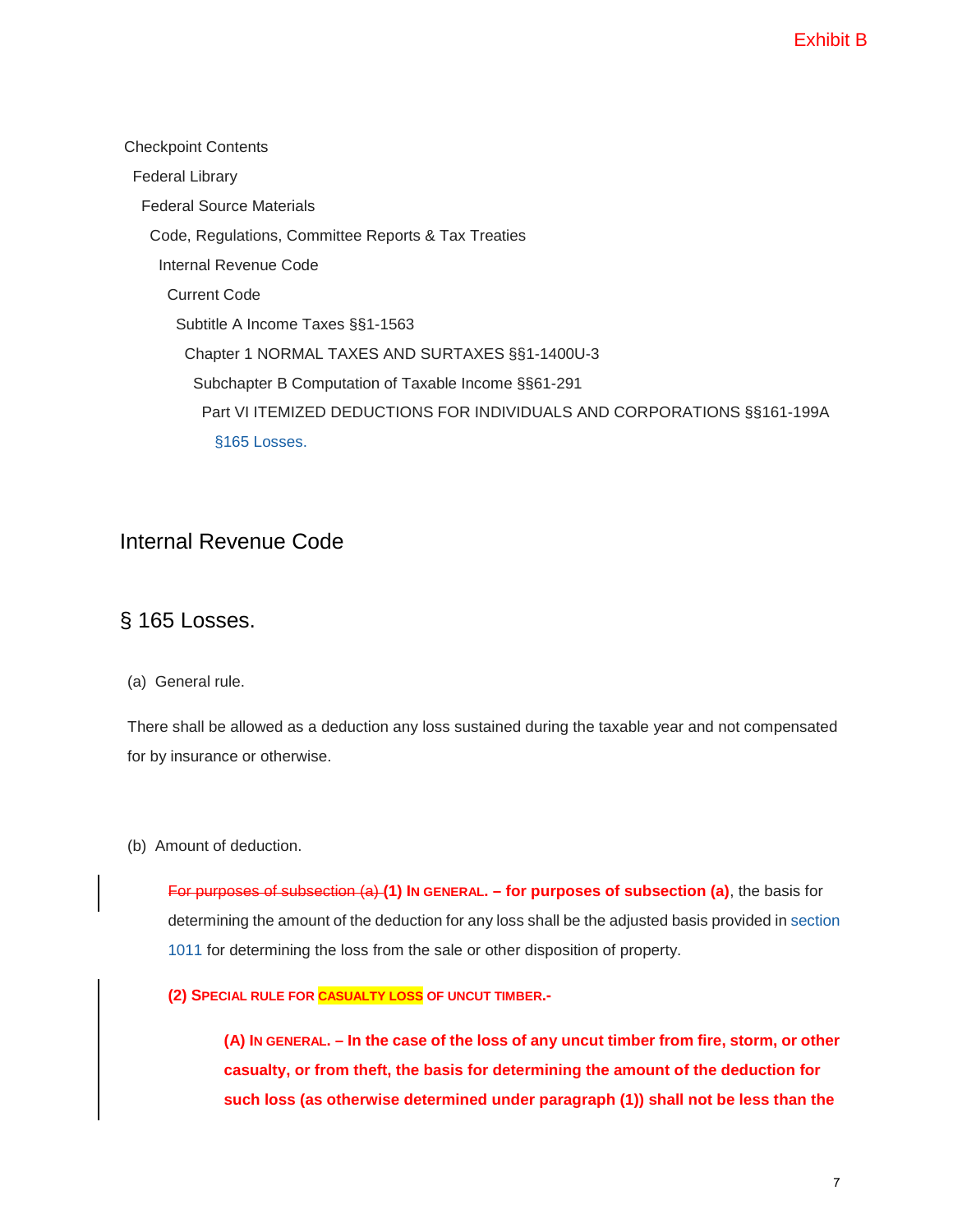**excess of-** 

**(i) the fair market value of such uncut timber determined immediately before such loss was sustained, over**

**(ii) the salvage value of such timber.** 

**(B) EXCLUSION OF TIMBER NOT HELD FOR SALE. – Subparagraph (A) shall not apply to any timber unless such timber is held for the purpose of being cut and sold.**

**(C) INCLUSION OF PRE-MERCHANTABLE TIMBER. – For purposes of this paragraph, the term 'uncut timber' shall not fail to include pre-merchantable timber.**

**(D) REFORESTATION REQUIREMENT. – Subparagraph (A) shall not apply unless the uncut timber subject to the loss is reforested (with hardwoods, softwoods, or any combination thereof) by planting, seeding, or appropriate site preparation, not later than the close of the 5-year period beginning on the date of such loss.**

(c) Limitation on losses of individuals.

In the case of an individual, the deduction under [subsection \(a\) s](https://checkpoint.riag.com/app/find?begParm=y&app.version=17.12&dbName=TCODE&linkType=docloc&locId=165%28a%29&permaId=i8ec63cd619d711dcb1a9c7f8ee2eaa77&tagName=SBSEC&endParm=y)hall be limited to

(1)

losses incurred in a trade or business;

(2)

losses incurred in any transaction entered into for profit, though not connected with a trade or business; and

(3)

except as provided in [subsection \(h\) ,](https://checkpoint.riag.com/app/find?begParm=y&app.version=17.12&dbName=TCODE&linkType=docloc&locId=26uscas165%28h%29&permaId=i8ec63cd619d711dcb1a9c7f8ee2eaa77&tagName=SBSEC&endParm=y) losses of property not connected with a trade or business or a transaction entered into for profit, if such losses arise from fire, storm, shipwreck, or other casualty, or from theft.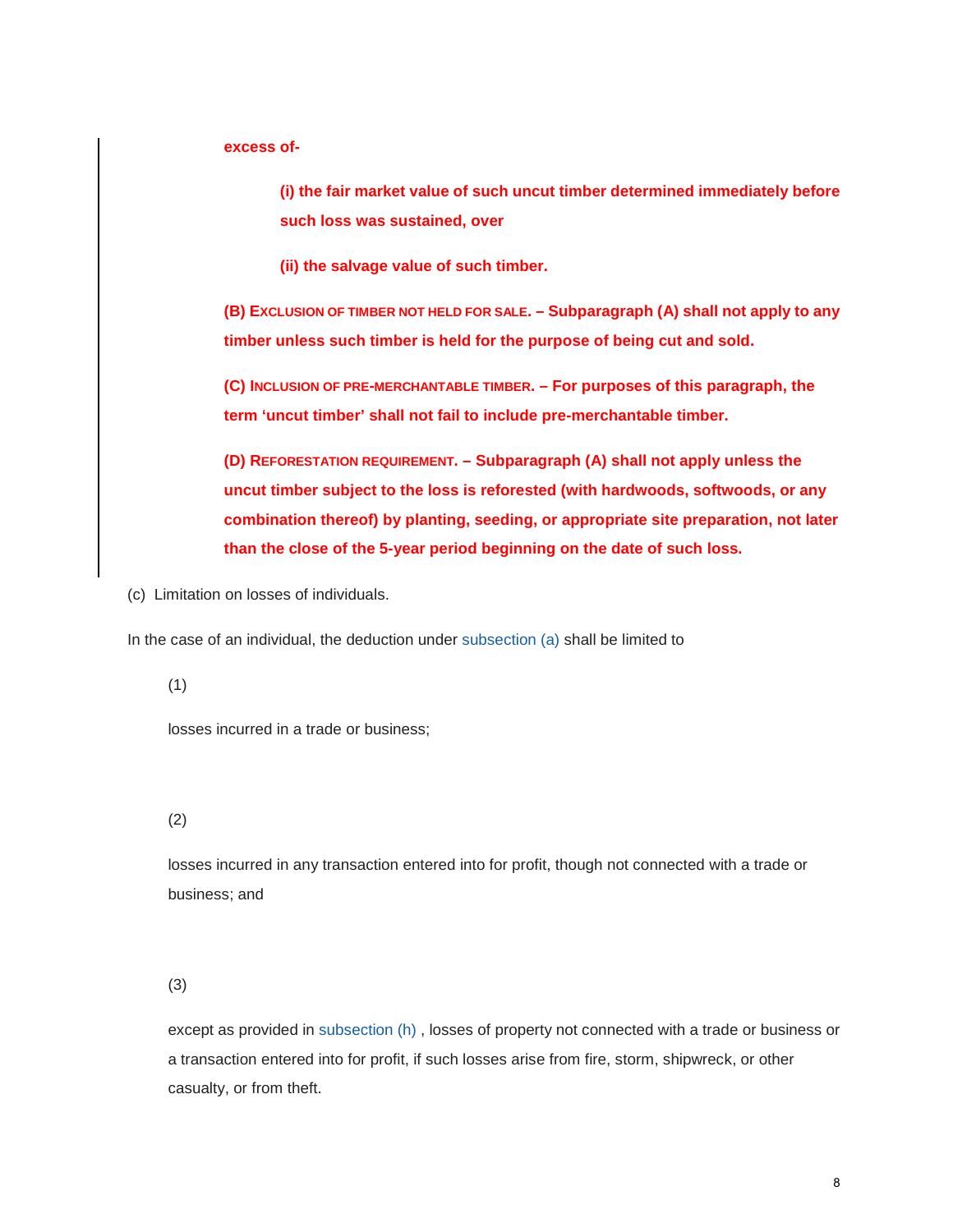(d) Wagering losses.

Losses from wagering transactions shall be allowed only to the extent of the gains from such transactions. For purposes of the preceding sentence, in the case of taxable years beginning after December 31, 2017, and before January 1, 2026, the term "losses from wagering transactions" includes any deduction otherwise allowable under this chapter incurred in carrying on any wagering transaction.

(e) Theft losses.

For purposes of [subsection \(a\) ,](https://checkpoint.riag.com/app/find?begParm=y&app.version=17.12&dbName=TCODE&linkType=docloc&locId=165%28a%29&permaId=i8ec63cd619d711dcb1a9c7f8ee2eaa77&tagName=SBSEC&endParm=y) any loss arising from theft shall be treated as sustained during the taxable year in which the taxpayer discovers such loss.

(f) Capital losses.

Losses from sales or exchanges of capital assets shall be allowed only to the extent allowed in [sections](https://checkpoint.riag.com/app/find?begParm=y&app.version=17.12&dbName=TCODE&linkType=docloc&locId=26uscas1211&permaId=if44898ce19d711dcb1a9c7f8ee2eaa77&tagName=SEC&endParm=y)  [1211 a](https://checkpoint.riag.com/app/find?begParm=y&app.version=17.12&dbName=TCODE&linkType=docloc&locId=26uscas1211&permaId=if44898ce19d711dcb1a9c7f8ee2eaa77&tagName=SEC&endParm=y)nd [1212 .](https://checkpoint.riag.com/app/find?begParm=y&app.version=17.12&dbName=TCODE&linkType=docloc&locId=26uscas1212&permaId=if45aaf6e19d711dcb1a9c7f8ee2eaa77&tagName=SEC&endParm=y)

- (g) Worthless securities.
	- (1) General rule.

If any security which is a capital asset becomes worthless during the taxable year, the loss resulting therefrom shall, for purposes of this subtitle, be treated as a loss from the sale or exchange, on the last day of the taxable year, of a capital asset.

(2) Security defined.

For purposes of [this subsection ,](https://checkpoint.riag.com/app/find?begParm=y&app.version=17.12&dbName=TCODE&linkType=docloc&locId=us_fed_26_usc_165%28g%29&permaId=i8ec63cd619d711dcb1a9c7f8ee2eaa77&tagName=SBSEC&endParm=y) the term "security" means-

- (A) a share of stock in a corporation;
- (B) a right to subscribe for, or to receive, a share of stock in a corporation; or

(C) a bond, debenture, note, or certificate, or other evidence of indebtedness, issued by a corporation or by a government or political subdivision thereof, with interest coupons or in registered form.

(3) Securities in affiliated corporation.

For purposes of [paragraph \(1\) ,](https://checkpoint.riag.com/app/find?begParm=y&app.version=17.12&dbName=TCODE&linkType=docloc&locId=26uscas165%28g%29%281%29&permaId=i8ec63cd619d711dcb1a9c7f8ee2eaa77&tagName=PARA&endParm=y) any security in a corporation affiliated with a taxpayer which is a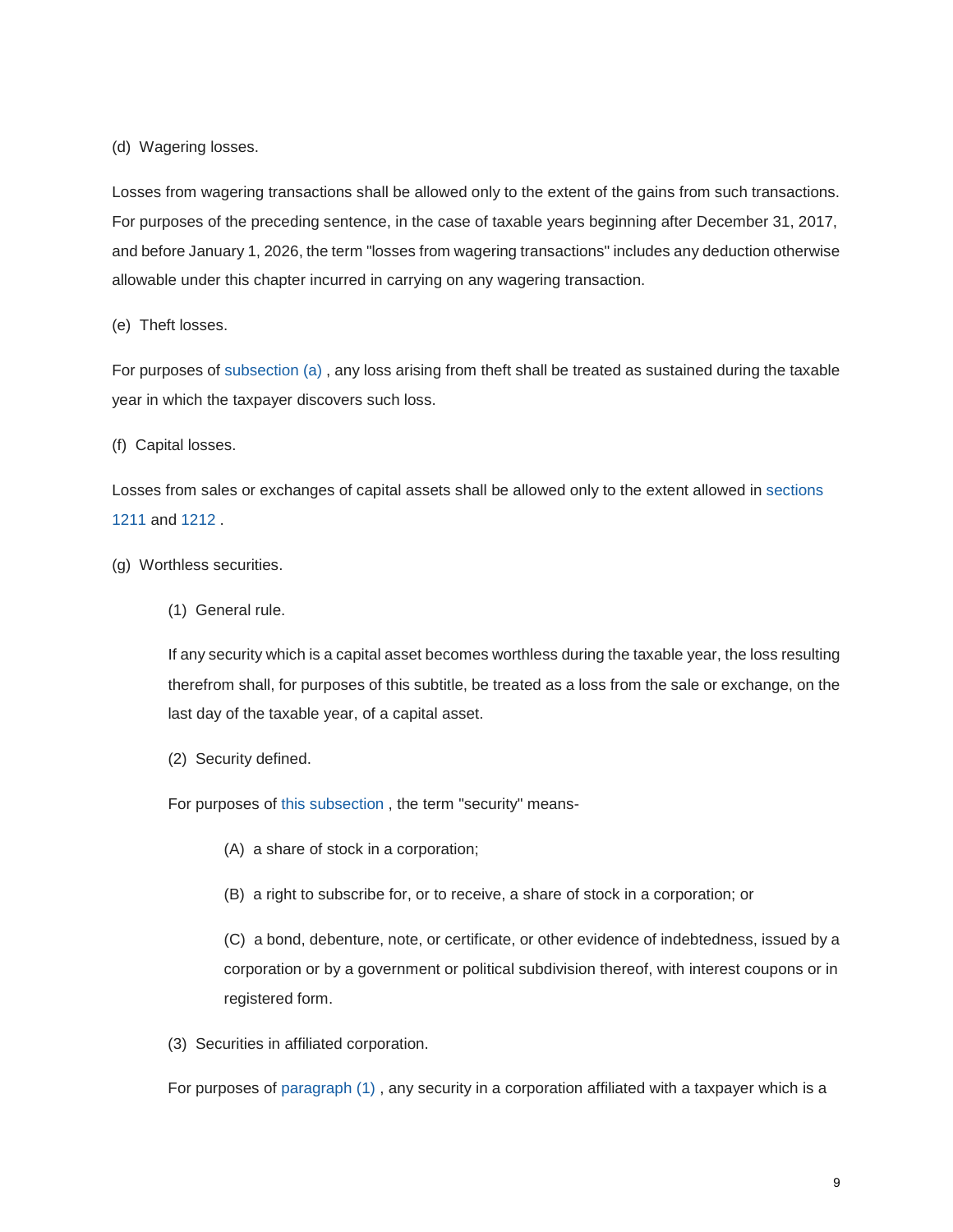domestic corporation shall not be treated as a capital asset. For purposes of the preceding sentence, a corporation shall be treated as affiliated with the taxpayer only if-

(A) the taxpayer owns directly stock in such corporation meeting the requirements of [section 1504\(a\)\(2\) ,](https://checkpoint.riag.com/app/find?begParm=y&app.version=17.12&dbName=TCODE&linkType=docloc&locId=26uscas1504%28a%29%282%29&permaId=i0b550ae819d811dcb1a9c7f8ee2eaa77&tagName=PARA&endParm=y) and

(B) more than 90 percent of the aggregate of its gross receipts for all taxable years has been from sources other than royalties, rents (except rents derived from rental of properties to employees of the corporation in the ordinary course of its operating business), dividends, interest (except interest received on deferred purchase price of operating assets sold), annuities, and gains from sales or exchanges of stocks and securities.

In computing gross receipts for purposes of the preceding sentence, gross receipts from sales or exchanges of stocks and securities shall be taken into account only to the extent of gains therefrom.

- (h) Treatment of casualty gains and losses.
	- (1) Dollar limitation per casualty.

Any loss of an individual described in subsection  $(c)(3)$  shall be allowed only to the extent that the amount of the loss to such individual arising from each casualty, or from each theft, exceeds \$500 (\$100 for taxable years beginning after December 31, 2009).

(2) Net casualty loss allowed only to the extent it exceeds 10 percent of adjusted gross income.

(A) In general. If the personal casualty losses for any taxable year exceed the personal casualty gains for such taxable year, such losses shall be allowed for the taxable year only to the extent of the sum of-

(i) the amount of the personal casualty gains for the taxable year, plus

(ii) so much of such excess as exceeds 10 percent of the adjusted gross income of the individual.

(B) Special rule where personal casualty gains exceed personal casualty losses. If the personal casualty gains for any taxable year exceed the personal casualty losses for such taxable year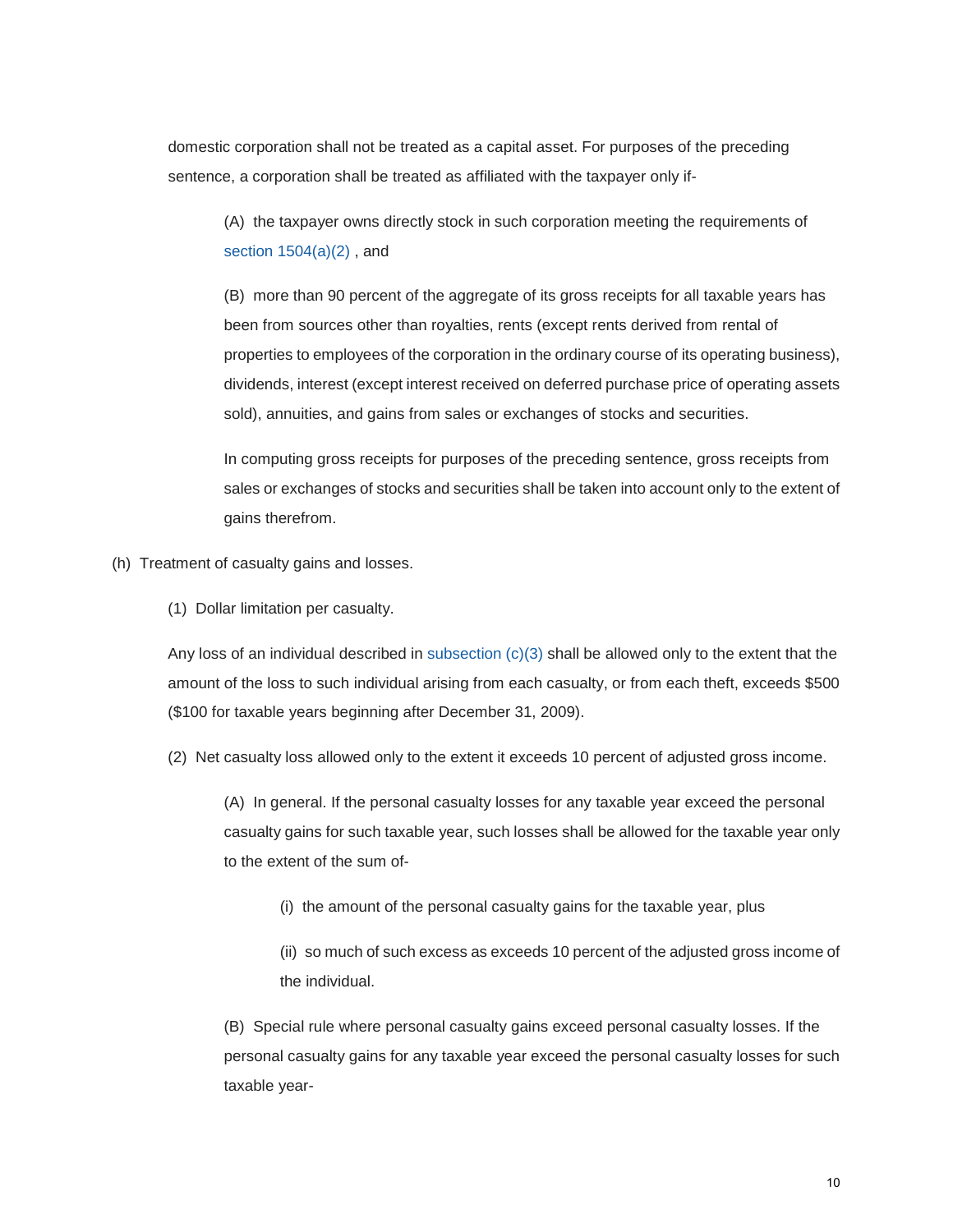(i) all such gains shall be treated as gains from sales or exchanges of capital assets, and

(ii) all such losses shall be treated as losses from sales or exchanges of capital assets.

(3) Definitions of personal casualty gain and personal casualty loss.

For purposes of this subsection-

(A) Personal casualty gain. The term "personal casualty gain" means the recognized gain from any involuntary conversion of property which is described in [subsection \(c\)\(3\) a](https://checkpoint.riag.com/app/find?begParm=y&app.version=17.12&dbName=TCODE&linkType=docloc&locId=165%28c%29%283%29&permaId=i8ec63cd619d711dcb1a9c7f8ee2eaa77&tagName=PARA&endParm=y)rising from fire, storm, shipwreck, or other casualty, or from theft.

(B) Personal casualty loss. The term "personal casualty loss" means any loss described in [subsection \(c\)\(3\) .](https://checkpoint.riag.com/app/find?begParm=y&app.version=17.12&dbName=TCODE&linkType=docloc&locId=165%28c%29%283%29&permaId=i8ec63cd619d711dcb1a9c7f8ee2eaa77&tagName=PARA&endParm=y) For purposes of paragraph (2), the amount of any personal casualty loss shall be determined after the application of [paragraph \(1\) .](https://checkpoint.riag.com/app/find?begParm=y&app.version=17.12&dbName=TCODE&linkType=docloc&locId=26uscas165%28c%29%281%29&permaId=i8ec63cd619d711dcb1a9c7f8ee2eaa77&tagName=PARA&endParm=y)

(4) Special rules.

(A) Personal casualty losses allowable in computing adjusted gross income to the extent of personal casualty gains. In any case to which [paragraph \(2\)\(A\) a](https://checkpoint.riag.com/app/find?begParm=y&app.version=17.12&dbName=TCODE&linkType=docloc&locId=26uscas165%28h%29%282%29%28a%29&permaId=i8ec63cd619d711dcb1a9c7f8ee2eaa77&tagName=SBPARA&endParm=y)pplies, the deduction for personal casualty losses for any taxable year shall be treated as a deduction allowable in computing adjusted gross income to the extent such losses do not exceed the personal casualty gains for the taxable year.

(B) Joint returns. For purposes of [this subsection ,](https://checkpoint.riag.com/app/find?begParm=y&app.version=17.12&dbName=TCODE&linkType=docloc&locId=26uscas165%28h%29&permaId=i8ec63cd619d711dcb1a9c7f8ee2eaa77&tagName=SBSEC&endParm=y) a husband and wife making a joint return for the taxable year shall be treated as 1 individual.

(C) Determination of adjusted gross income in case of estates and trusts. For purposes of [paragraph \(2\) ,](https://checkpoint.riag.com/app/find?begParm=y&app.version=17.12&dbName=TCODE&linkType=docloc&locId=26uscas165%28h%29%282%29&permaId=i8ec63cd619d711dcb1a9c7f8ee2eaa77&tagName=PARA&endParm=y) the adjusted gross income of an estate or trust shall be computed in the same manner as in the case of an individual, except that the deductions for costs paid or incurred in connection with the administration of the estate or trust shall be treated as allowable in arriving at adjusted gross income.

(D) Coordination with estate tax. No loss described in subsection  $(c)(3)$  shall be allowed if, at the time of filing the return, such loss has been claimed for estate tax purposes in the estate tax return.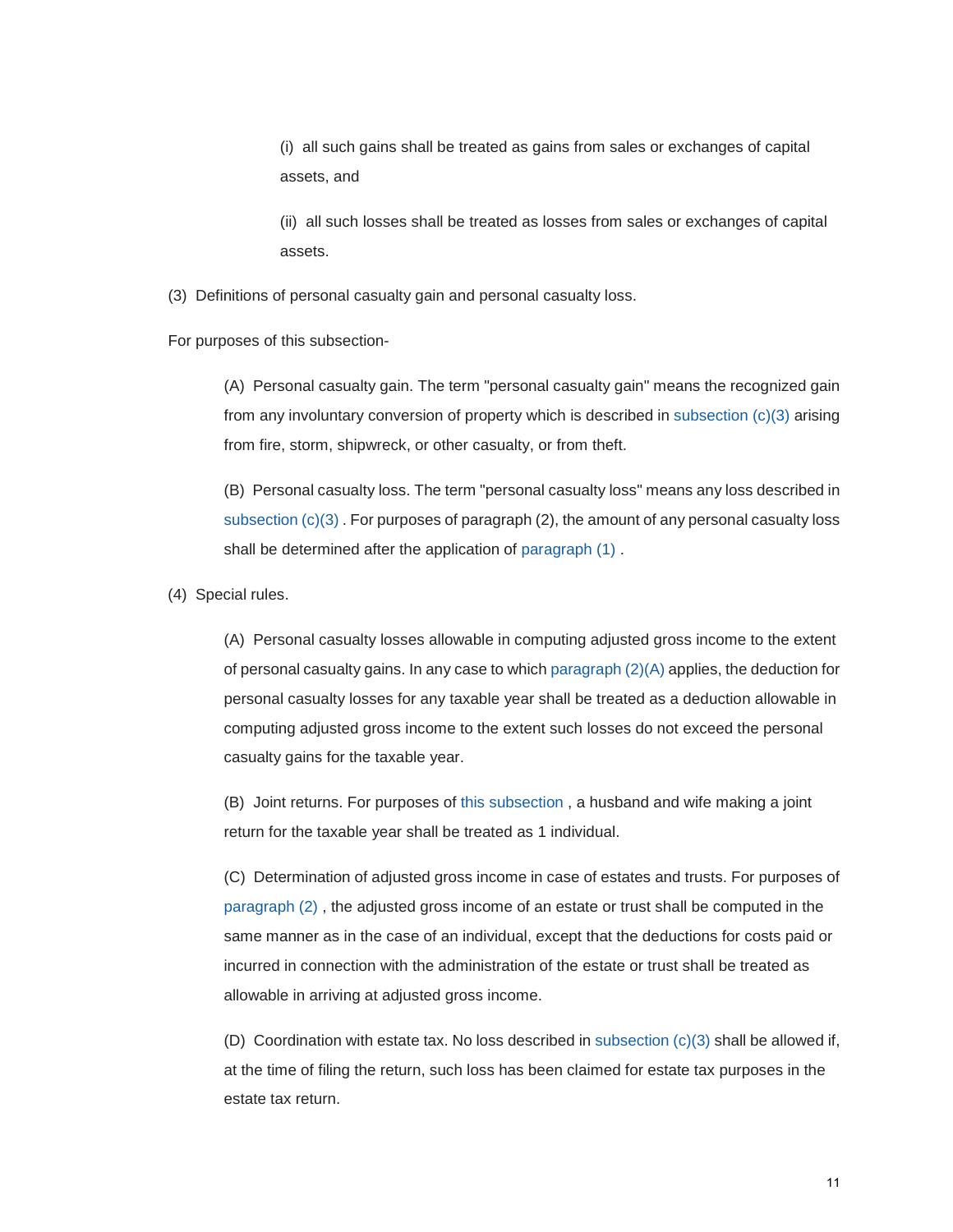(E) Claim required to be filed in certain cases. Any loss of an individual described in subsection  $(c)(3)$  to the extent covered by insurance shall be taken into account under this [section o](https://checkpoint.riag.com/app/find?begParm=y&app.version=17.12&dbName=TCODE&linkType=docloc&locId=165&permaId=i8ec63cd619d711dcb1a9c7f8ee2eaa77&tagName=SEC&endParm=y)nly if the individual files a timely insurance claim with respect to such loss.

(5) Limitation for taxable years 2018 through 2025.

(A) In general. In the case of an individual, except as provided in [subparagraph \(B\) ,](https://checkpoint.riag.com/app/find?begParm=y&app.version=17.12&dbName=TCODE&linkType=docloc&locId=26uscas165%28h%29%285%29%28b%29&permaId=i8ec63cd619d711dcb1a9c7f8ee2eaa77&tagName=SBPARA&endParm=y) any personal casualty loss which (but for this paragraph) would be deductible in a taxable year beginning after December 31, 2017, and before January 1, 2026, shall be allowed as a deduction under subsection (a) only to the extent it is attributable to a Federally declared disaster (as defined in subsection (i)(5)) **or a loss of uncut timber (within the meaning of subsection (b)(2)) to which subsection (b)(2)(A) applies**.

(B) Exception related to personal casualty gains. If a taxpayer has personal casualty gains for any taxable year to which [subparagraph \(A\) a](https://checkpoint.riag.com/app/find?begParm=y&app.version=17.12&dbName=TCODE&linkType=docloc&locId=26uscas165%28h%29%285%29%28a%29&permaId=i8ec63cd619d711dcb1a9c7f8ee2eaa77&tagName=SBPARA&endParm=y)pplies-

(i) [subparagraph \(A\) s](https://checkpoint.riag.com/app/find?begParm=y&app.version=17.12&dbName=TCODE&linkType=docloc&locId=26uscas165%28h%29%285%29%28a%29&permaId=i8ec63cd619d711dcb1a9c7f8ee2eaa77&tagName=SBPARA&endParm=y)hall not apply to the portion of the personal casualty loss not attributable to a Federally declared disaster (as so defined) to the extent such loss does not exceed such gains, and

(ii) in applying [paragraph \(2\) f](https://checkpoint.riag.com/app/find?begParm=y&app.version=17.12&dbName=TCODE&linkType=docloc&locId=26uscas165%28h%29%282%29&permaId=i8ec63cd619d711dcb1a9c7f8ee2eaa77&tagName=PARA&endParm=y)or purposes of [subparagraph \(A\) t](https://checkpoint.riag.com/app/find?begParm=y&app.version=17.12&dbName=TCODE&linkType=docloc&locId=26uscas165%28h%29%282%29%28a%29&permaId=i8ec63cd619d711dcb1a9c7f8ee2eaa77&tagName=SBPARA&endParm=y)o the portion of personal casualty loss which is so attributable to such a disaster, the amount of personal casualty gains taken into account under paragraph (2)(A) shall be reduced by the portion of such gains taken into account under [clause \(i\) .](https://checkpoint.riag.com/app/find?begParm=y&app.version=17.12&dbName=TCODE&linkType=docloc&locId=165%28h%29%285%29%28b%29%28i%29&permaId=i8ec63cd619d711dcb1a9c7f8ee2eaa77&tagName=CL&endParm=y)

(i) Disaster losses.

(1) Election to take deduction for preceding year.

Notwithstanding the provisions of [subsection \(a\) ,](https://checkpoint.riag.com/app/find?begParm=y&app.version=17.12&dbName=TCODE&linkType=docloc&locId=165%28a%29&permaId=i8ec63cd619d711dcb1a9c7f8ee2eaa77&tagName=SBSEC&endParm=y) any loss occurring in a disaster area and attributable to a federally declared disaster may, at the election of the taxpayer, be taken into account for the taxable year immediately preceding the taxable year in which the disaster occurred.

(2) Year of loss.

If an election is made under this subsection, the casualty resulting in the loss shall be treated for purposes of this title as having occurred in the taxable year for which the deduction is claimed.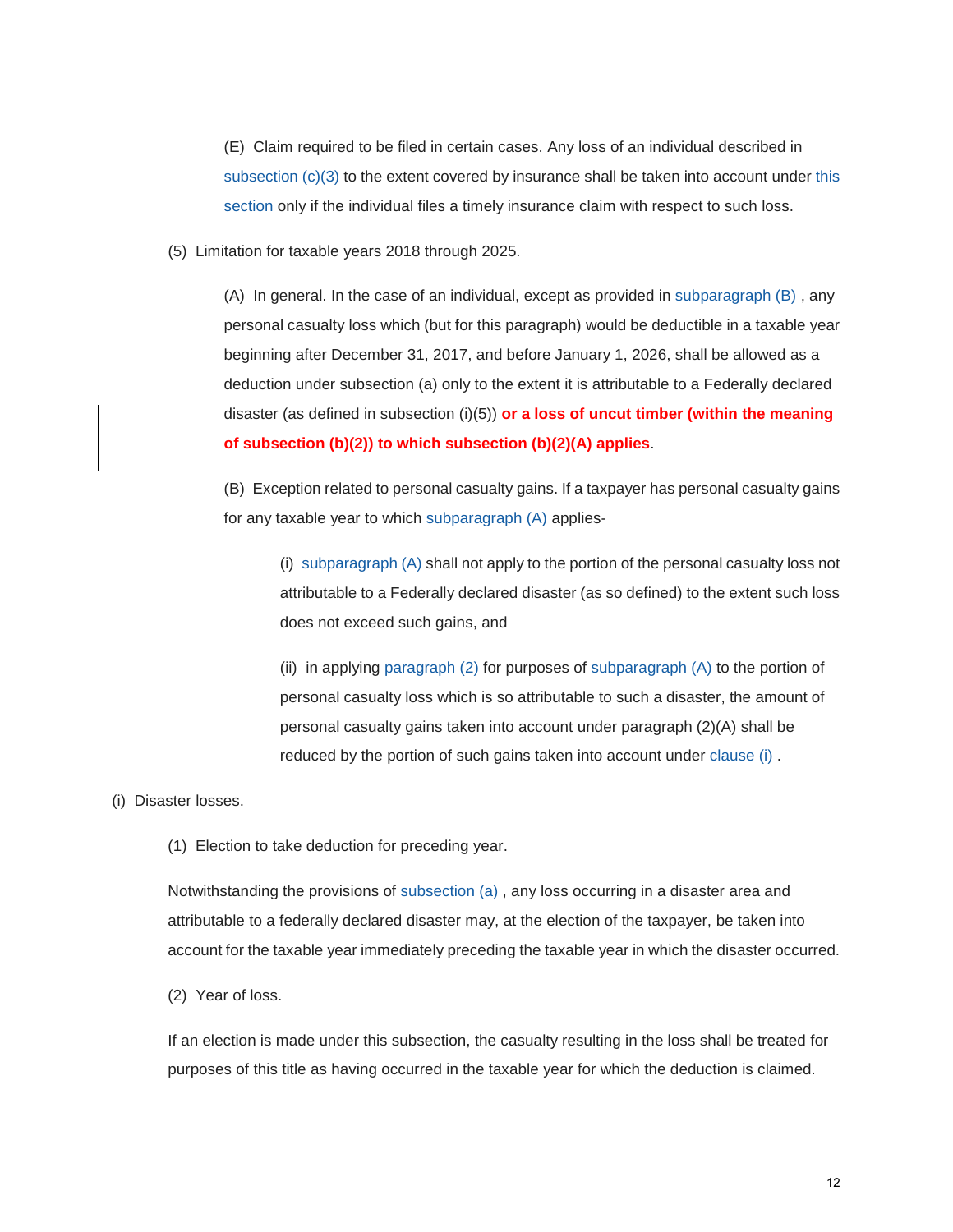(3) Amount of loss.

The amount of the loss taken into account in the preceding taxable year by reason of [paragraph \(1\)](https://checkpoint.riag.com/app/find?begParm=y&app.version=17.12&dbName=TCODE&linkType=docloc&locId=us_fed_26_usc_165%28i%29%281%29&permaId=i8ec63cd619d711dcb1a9c7f8ee2eaa77&tagName=PARA&endParm=y)  shall not exceed the uncompensated amount determined on the basis of the facts existing at the date the taxpayer claims the loss.

(4) Use of disaster loan appraisals to establish amount of loss.

Nothing in this title shall be construed to prohibit the Secretary from prescribing regulations or other guidance under which an appraisal for the purpose of obtaining a loan of Federal funds or a loan guarantee from the Federal Government as a result of a federally declared disaster may be used to establish the amount of any loss described in [paragraph \(1\) o](https://checkpoint.riag.com/app/find?begParm=y&app.version=17.12&dbName=TCODE&linkType=docloc&locId=us_fed_26_usc_165%28i%29%281%29&permaId=i8ec63cd619d711dcb1a9c7f8ee2eaa77&tagName=PARA&endParm=y)r [\(2\) .](https://checkpoint.riag.com/app/find?begParm=y&app.version=17.12&dbName=TCODE&linkType=docloc&locId=us_fed_26_usc_165%28i%29%282%29&permaId=i8ec63cd619d711dcb1a9c7f8ee2eaa77&tagName=PARA&endParm=y)

(5) Federally declared disasters.

For purposes of this [subsection -](https://checkpoint.riag.com/app/find?begParm=y&app.version=17.12&dbName=TCODE&linkType=docloc&locId=us_fed_26_usc_165%28i%29&permaId=i8ec63cd619d711dcb1a9c7f8ee2eaa77&tagName=SBSEC&endParm=y)

(A) In general. The term 'Federally declared disaster' means any disaster subsequently determined by the President of the United States to warrant assistance by the Federal Government under the Robert T. Stafford Disaster Relief and Emergency Assistance Act.

(B) Disaster area. The term 'disaster area' means the area so determined to warrant such assistance.

- (j) Denial of deduction for losses on certain obligations not in registered form.
	- (1) In general.

Nothing in [subsection \(a\) o](https://checkpoint.riag.com/app/find?begParm=y&app.version=17.12&dbName=TCODE&linkType=docloc&locId=165%28a%29&permaId=i8ec63cd619d711dcb1a9c7f8ee2eaa77&tagName=SBSEC&endParm=y)r in any other provision of law shall be construed to provide a deduction for any loss sustained on any registration-required obligation unless such obligation is in registered form (or the issuance of such obligation was subject to tax under [section 4701 \)](https://checkpoint.riag.com/app/find?begParm=y&app.version=17.12&dbName=TCODE&linkType=docloc&locId=26uscas4701&permaId=i2983a7fe19d811dcb1a9c7f8ee2eaa77&tagName=SEC&endParm=y).

(2) Definitions.

For purposes of this subsection-

(A) Registration-required obligation. The term "registration-required obligation" has the meaning given to such term by section  $163(f)(2)$ .

(B) Registered form. The term "registered form" has the same meaning as when used in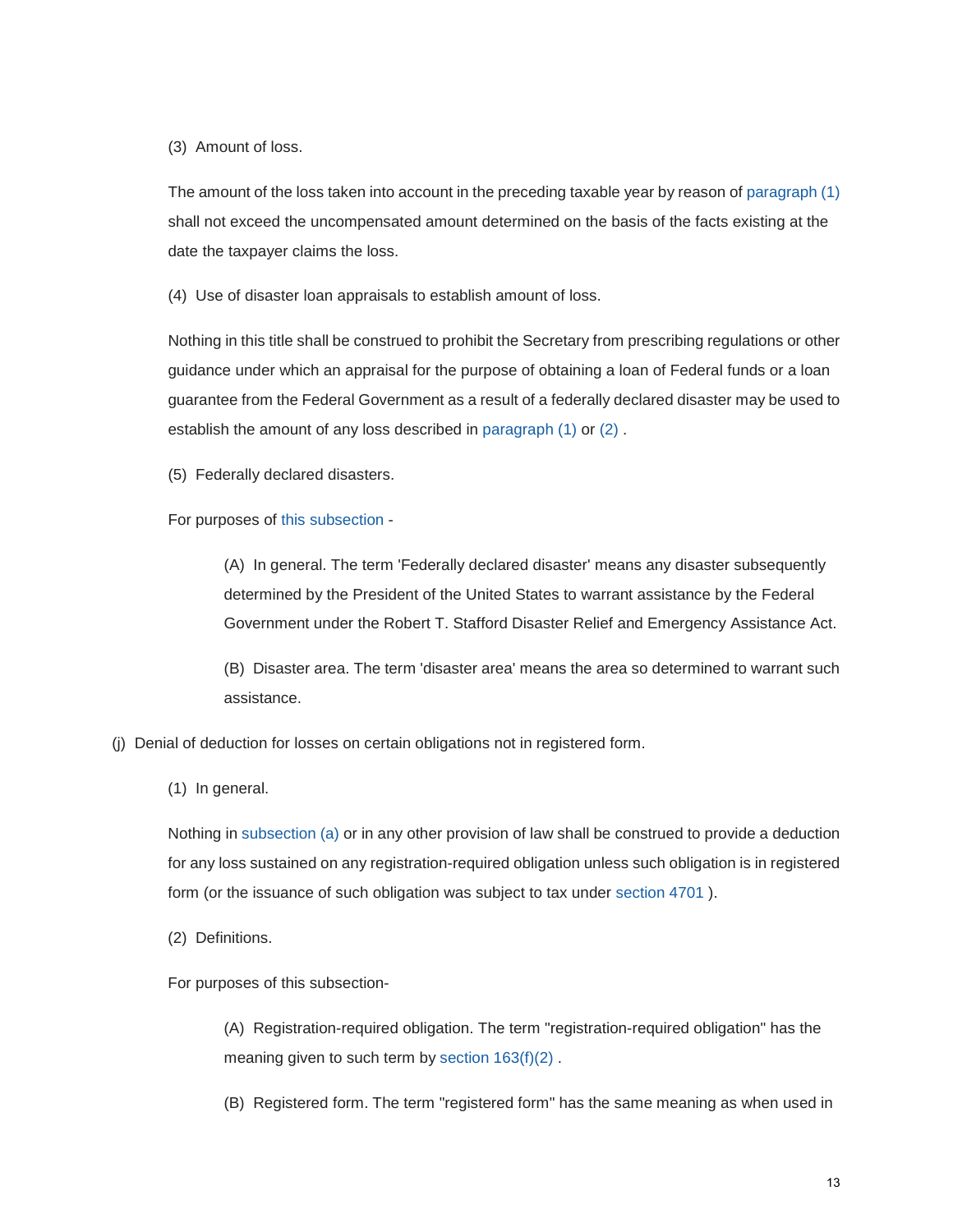#### section 163(f).

(3) Exceptions.

The Secretary may, by regulations, provide that this subsection and [section 1287 s](https://checkpoint.riag.com/app/find?begParm=y&app.version=17.12&dbName=TCODE&linkType=docloc&locId=1287&permaId=ifbd7ba0c19d711dcb1a9c7f8ee2eaa77&tagName=SEC&endParm=y)hall not apply with respect to obligations held by any person if-

(A) such person holds such obligations in connection with a trade or business outside the United States,

(B) such person holds such obligations as a broker dealer (registered under Federal or State law) for sale to customers in the ordinary course of his trade or business,

(C) such person complies with reporting requirements with respect to ownership, transfers, and payments as the Secretary may require, or

(D) such person promptly surrenders the obligation to the issuer for the issuance of a new obligation in registered form,

but only if such obligations are held under arrangements provided in regulations or otherwise which are designed to assure that such obligations are not delivered to any United States person other than a person described in subparagraph  $(A)$ ,  $(B)$ , or  $(C)$ .

(k) Treatment as disaster loss where taxpayer ordered to demolish or relocate residence in disaster area because of disaster.

In the case of a taxpayer whose residence is located in an area which has been determined by the President of the United States to warrant assistance by the Federal Government under the Robert T. Stafford Disaster Relief and Emergency Assistance Act, if-

(1)

not later than the 120th day after the date of such determination, the taxpayer is ordered, by the government of the State or any political subdivision thereof in which such residence is located, to demolish or relocate such residence, and

(2)

the residence has been rendered unsafe for use as a residence by reason of the disaster,

14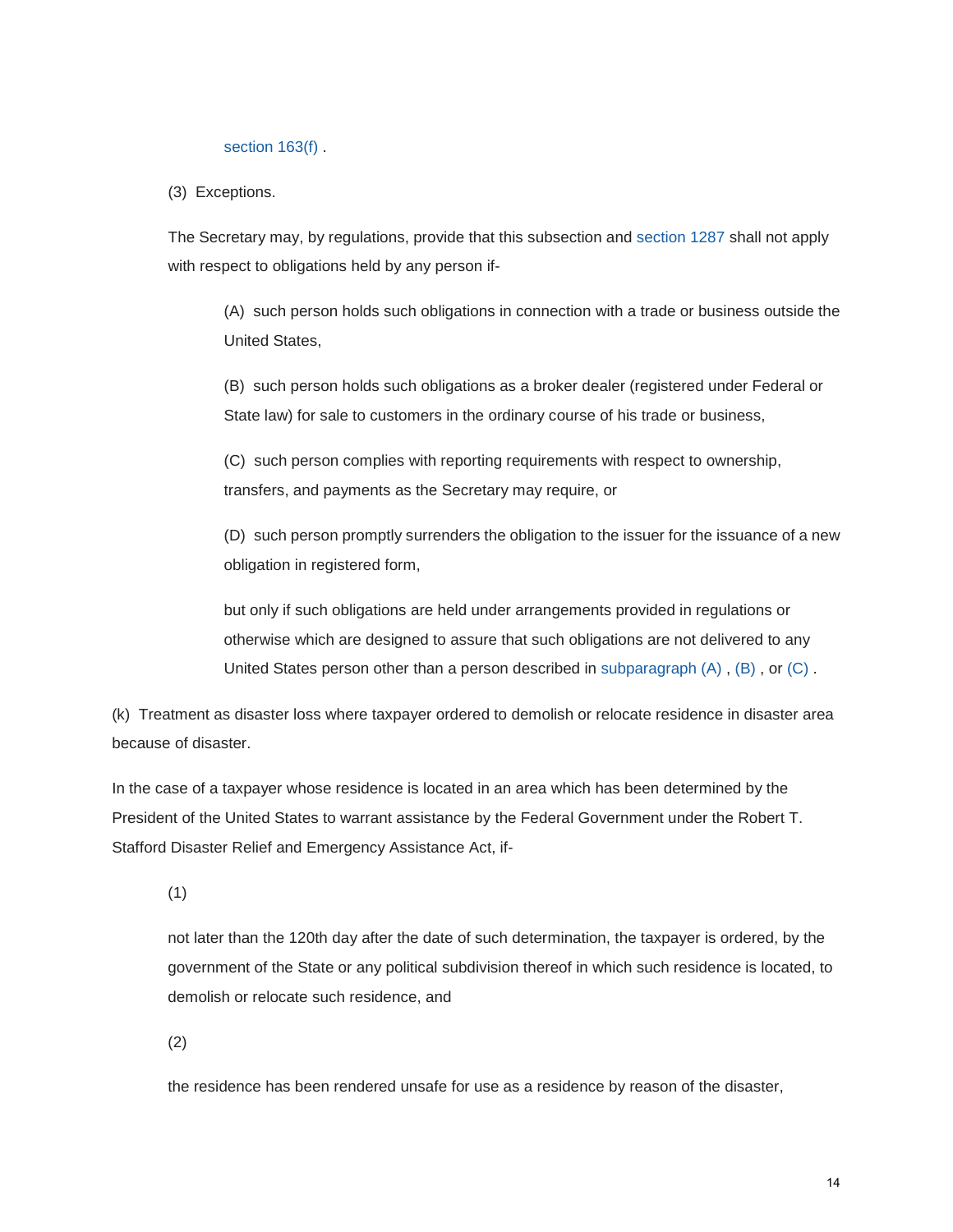any loss attributable to such disaster shall be treated as a loss which arises from a casualty and which is described in [subsection \(i\) .](https://checkpoint.riag.com/app/find?begParm=y&app.version=17.12&dbName=TCODE&linkType=docloc&locId=us_fed_26_usc_165%28i%29&permaId=i8ec63cd619d711dcb1a9c7f8ee2eaa77&tagName=SBSEC&endParm=y)

- (l) Treatment of certain losses in insolvent financial institutions.
	- (1) In general.
	- If-

(A) as of the close of the taxable year, it can reasonably be estimated that there is a loss on a qualified individual's deposit in a qualified financial institution, and

(B) such loss is on account of the bankruptcy or insolvency of such institution,

then the taxpayer may elect to treat the amount so estimated as a loss described in subsection  $(c)(3)$  incurred during the taxable year.

(2) Qualified individual defined.

For purposes of [this subsection ,](https://checkpoint.riag.com/app/find?begParm=y&app.version=17.12&dbName=TCODE&linkType=docloc&locId=26uscas165%28l%29&permaId=i8ec63cd619d711dcb1a9c7f8ee2eaa77&tagName=SBSEC&endParm=y) the term "qualified individual" means any individual, except an individual-

(A) who owns at least 1 percent in value of the outstanding stock of the qualified financial institution,

(B) who is an officer of the qualified financial institution,

(C) who is a sibling (whether by the whole or half blood), spouse, aunt, uncle, nephew, niece, ancestor, or lineal descendant of an individual described in [subparagraph \(A\) o](https://checkpoint.riag.com/app/find?begParm=y&app.version=17.12&dbName=TCODE&linkType=docloc&locId=26uscas165%28l%29%282%29%28a%29&permaId=i8ec63cd619d711dcb1a9c7f8ee2eaa77&tagName=SBPARA&endParm=y)r [\(B\)](https://checkpoint.riag.com/app/find?begParm=y&app.version=17.12&dbName=TCODE&linkType=docloc&locId=26uscas165%28l%29%282%29%28b%29&permaId=i8ec63cd619d711dcb1a9c7f8ee2eaa77&tagName=SBPARA&endParm=y)  , or

(D) who otherwise is a related person (as defined in [section 267\(b\) \)](https://checkpoint.riag.com/app/find?begParm=y&app.version=17.12&dbName=TCODE&linkType=docloc&locId=us_fed_26_usc_267%28b%29&permaId=i9ddfc95819d711dcb1a9c7f8ee2eaa77&tagName=SBSEC&endParm=y) with respect to an individual described in [subparagraph \(A\) o](https://checkpoint.riag.com/app/find?begParm=y&app.version=17.12&dbName=TCODE&linkType=docloc&locId=26uscas165%28l%29%282%29%28a%29&permaId=i8ec63cd619d711dcb1a9c7f8ee2eaa77&tagName=SBPARA&endParm=y)r [\(B\) .](https://checkpoint.riag.com/app/find?begParm=y&app.version=17.12&dbName=TCODE&linkType=docloc&locId=26uscas165%28l%29%282%29%28b%29&permaId=i8ec63cd619d711dcb1a9c7f8ee2eaa77&tagName=SBPARA&endParm=y)

(3) Qualified financial institution.

For purposes of [this subsection ,](https://checkpoint.riag.com/app/find?begParm=y&app.version=17.12&dbName=TCODE&linkType=docloc&locId=26uscas165%28l%29&permaId=i8ec63cd619d711dcb1a9c7f8ee2eaa77&tagName=SBSEC&endParm=y) the term "qualified financial institution" means-

- (A) any bank (as defined in [section 581 \)](https://checkpoint.riag.com/app/find?begParm=y&app.version=17.12&dbName=TCODE&linkType=docloc&locId=581&permaId=ic8b0600c19d711dcb1a9c7f8ee2eaa77&tagName=SEC&endParm=y),
- (B) any institution described in [section 591 ,](https://checkpoint.riag.com/app/find?begParm=y&app.version=17.12&dbName=TCODE&linkType=docloc&locId=26uscas591&permaId=ic942bfe219d711dcb1a9c7f8ee2eaa77&tagName=SEC&endParm=y)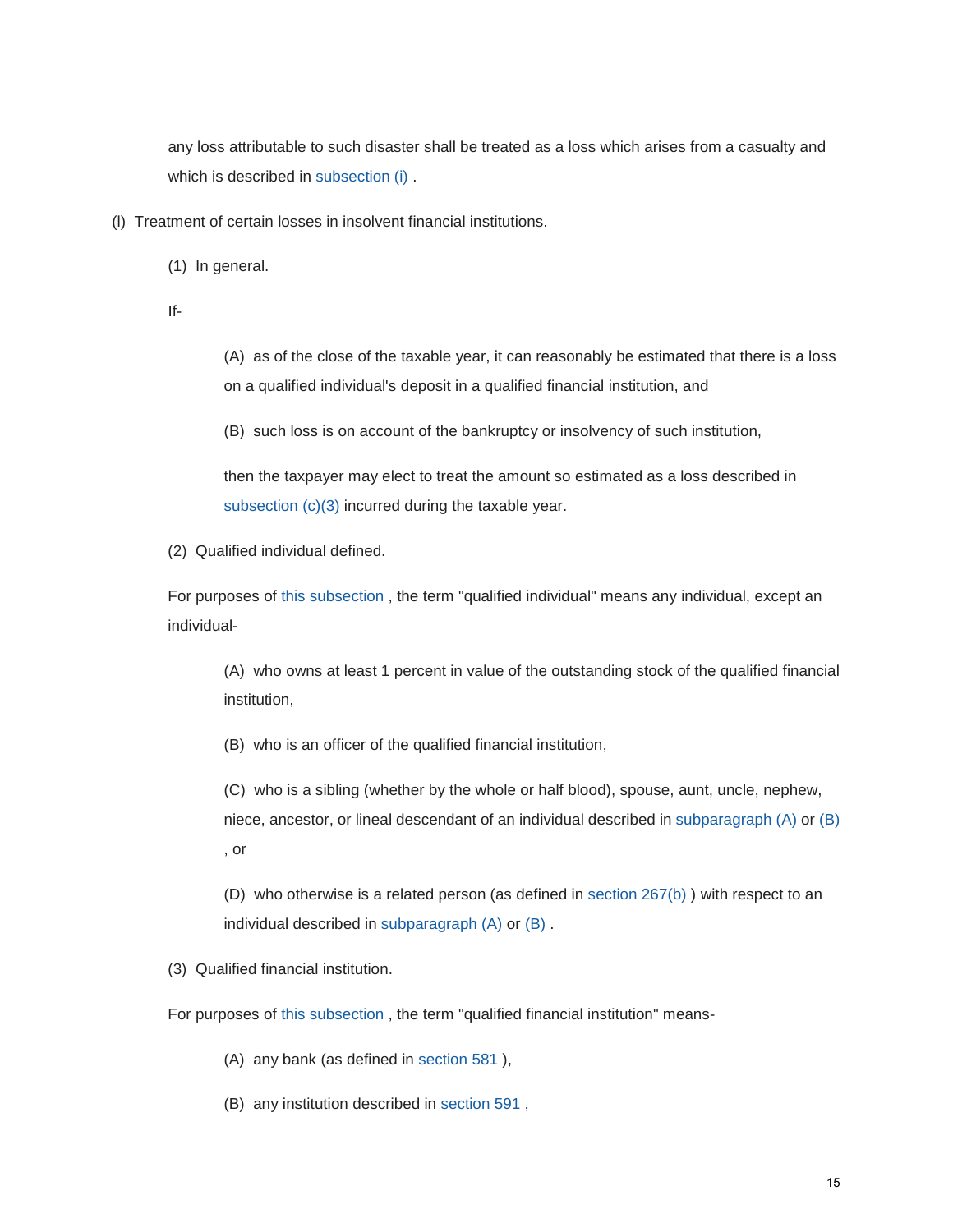(C) any credit union the deposits or accounts in which are insured under Federal or State law or are protected or guaranteed under State law, or

(D) any similar institution chartered and supervised under Federal or State law.

(4) Deposit.

For purposes of [this subsection ,](https://checkpoint.riag.com/app/find?begParm=y&app.version=17.12&dbName=TCODE&linkType=docloc&locId=26uscas165%28l%29&permaId=i8ec63cd619d711dcb1a9c7f8ee2eaa77&tagName=SBSEC&endParm=y) the term "deposit" means any deposit, withdrawable account, or withdrawable or repurchasable share.

(5) Election to treat as ordinary loss.

(A) In general. In lieu of any election under [paragraph \(1\) ,](https://checkpoint.riag.com/app/find?begParm=y&app.version=17.12&dbName=TCODE&linkType=docloc&locId=165%28l%29%281%29&permaId=i8ec63cd619d711dcb1a9c7f8ee2eaa77&tagName=PARA&endParm=y) the taxpayer may elect to treat the amount referred to i[n paragraph \(1\) f](https://checkpoint.riag.com/app/find?begParm=y&app.version=17.12&dbName=TCODE&linkType=docloc&locId=165%28l%29%281%29&permaId=i8ec63cd619d711dcb1a9c7f8ee2eaa77&tagName=PARA&endParm=y)or the taxable year as an ordinary loss described in subsection  $(c)(2)$  incurred during the taxable year.

(B) Limitations.

(i) Deposit may not be federally insured. No election may be made under [subparagraph \(A\) w](https://checkpoint.riag.com/app/find?begParm=y&app.version=17.12&dbName=TCODE&linkType=docloc&locId=165%28l%29%285%29%28a%29&permaId=i8ec63cd619d711dcb1a9c7f8ee2eaa77&tagName=SBPARA&endParm=y)ith respect to any loss on a deposit in a qualified financial institution if part or all of such deposit is insured under Federal law.

(ii) Dollar limitation. With respect to each financial institution, the aggregate amount of losses attributable to deposits in such financial institution to which an election under [subparagraph \(A\) m](https://checkpoint.riag.com/app/find?begParm=y&app.version=17.12&dbName=TCODE&linkType=docloc&locId=165%28l%29%285%29%28a%29&permaId=i8ec63cd619d711dcb1a9c7f8ee2eaa77&tagName=SBPARA&endParm=y)ay be made by the taxpayer for any taxable year shall not exceed \$20,000 (\$10,000 in the case of a separate return by a married individual). The limitation of the preceding sentence shall be reduced by the amount of any insurance proceeds under any State law which can reasonably be expected to be received with respect to losses on deposits in such institution.

(6) Election.

Any election by the taxpayer under [this subsection f](https://checkpoint.riag.com/app/find?begParm=y&app.version=17.12&dbName=TCODE&linkType=docloc&locId=26uscas165%28l%29&permaId=i8ec63cd619d711dcb1a9c7f8ee2eaa77&tagName=SBSEC&endParm=y)or any taxable year-

(A) shall apply to all losses for such taxable year of the taxpayer on deposits in the institution with respect to which such election was made, and

(B) may be revoked only with the consent of the Secretary.